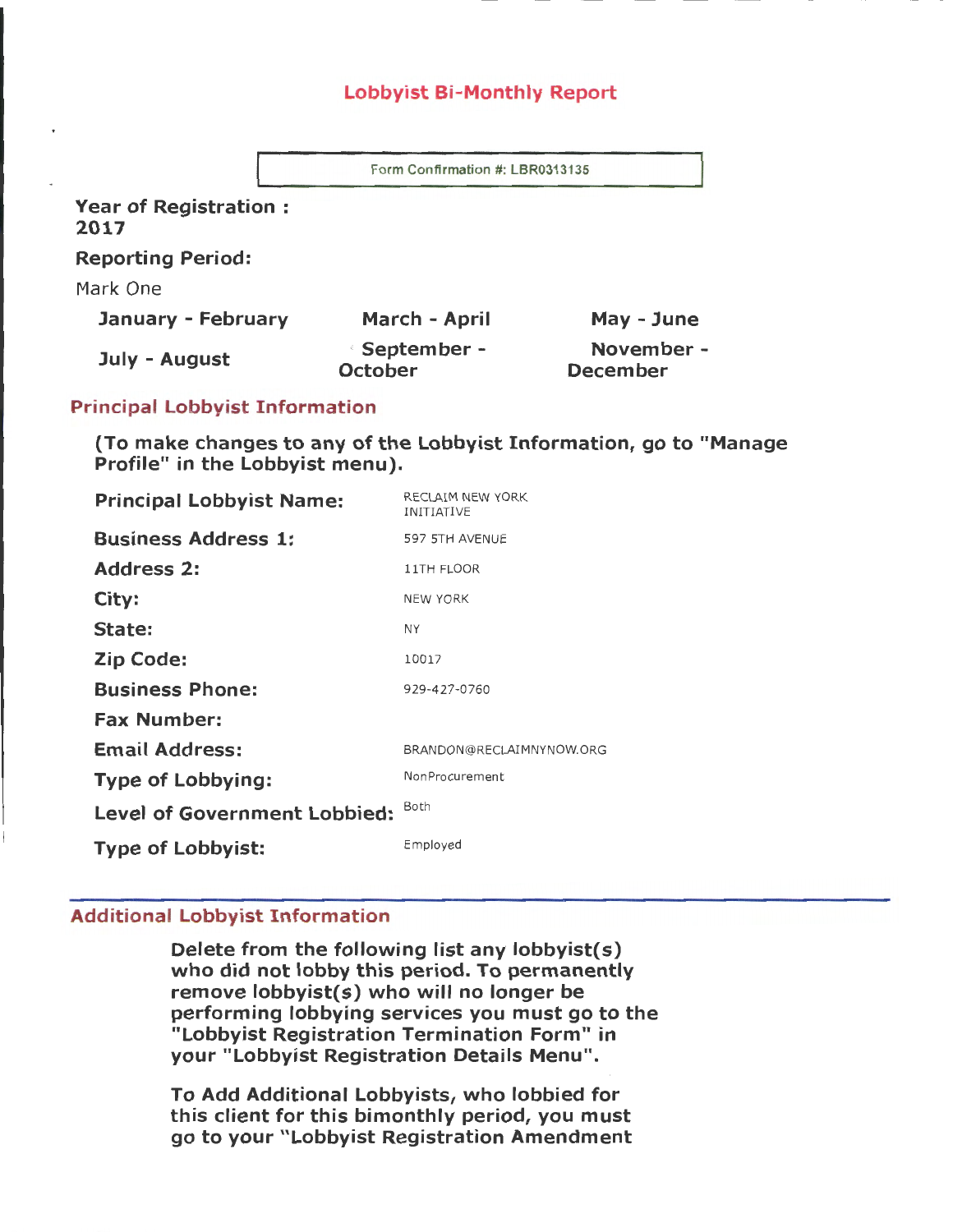## **form" in your "Lobbyist Registration Details Menu".**

| <b>First Name</b>                                         | <b>Last Name</b>               | ⊘ |
|-----------------------------------------------------------|--------------------------------|---|
| MIKE                                                      | ARMSTRONG                      |   |
| <b>JOHN</b>                                               | <b>BYRNE</b>                   |   |
| <b>DOMENICK</b>                                           | COCCHIARA                      |   |
| <b>BRANDON</b>                                            | MUIR                           |   |
| GEORGE                                                    | PHILLIPS                       |   |
| <b>Client Information</b>                                 |                                |   |
| <b>Client Business Name:</b>                              | RECLAIM NEW YORK INITIATIVE    |   |
| <b>Business Address 1:</b>                                | 597 5TH AVENUE                 |   |
| <b>Address 2:</b>                                         | 7TH FLOOR                      |   |
| City:                                                     | <b>NEW YORK</b>                |   |
| State:                                                    | NY.                            |   |
| <b>Zip Code:</b>                                          | 10017                          |   |
| Country:                                                  | US.                            |   |
| <b>Business Phone:</b>                                    | 929-427-0760                   |   |
| <b>Fax Number:</b>                                        |                                |   |
| <b>Chief Administrative Officer</b><br><b>First Name:</b> | <b>BRANDON</b>                 |   |
| <b>Chief Administrative Officer</b><br><b>Last Name:</b>  | MUIR                           |   |
| <b>Chief Administrative Officer</b><br>Title:             | <b>EXECUTIVE DIRECTOR</b>      |   |
|                                                           | <b>Third Party Information</b> |   |
| Name:                                                     |                                |   |
| <b>Business Address 1:</b>                                |                                |   |
| <b>Address 2:</b>                                         |                                |   |
| City:                                                     |                                |   |
| State:                                                    |                                |   |
| Zip Code:                                                 |                                |   |
| Country:                                                  |                                |   |
| <b>Business Phone:</b>                                    |                                |   |
|                                                           |                                |   |

# **Summary of Compensation and Reimbursed Expenses for this period**

**Compensation (Current Period Only) Reimbursed Expenses**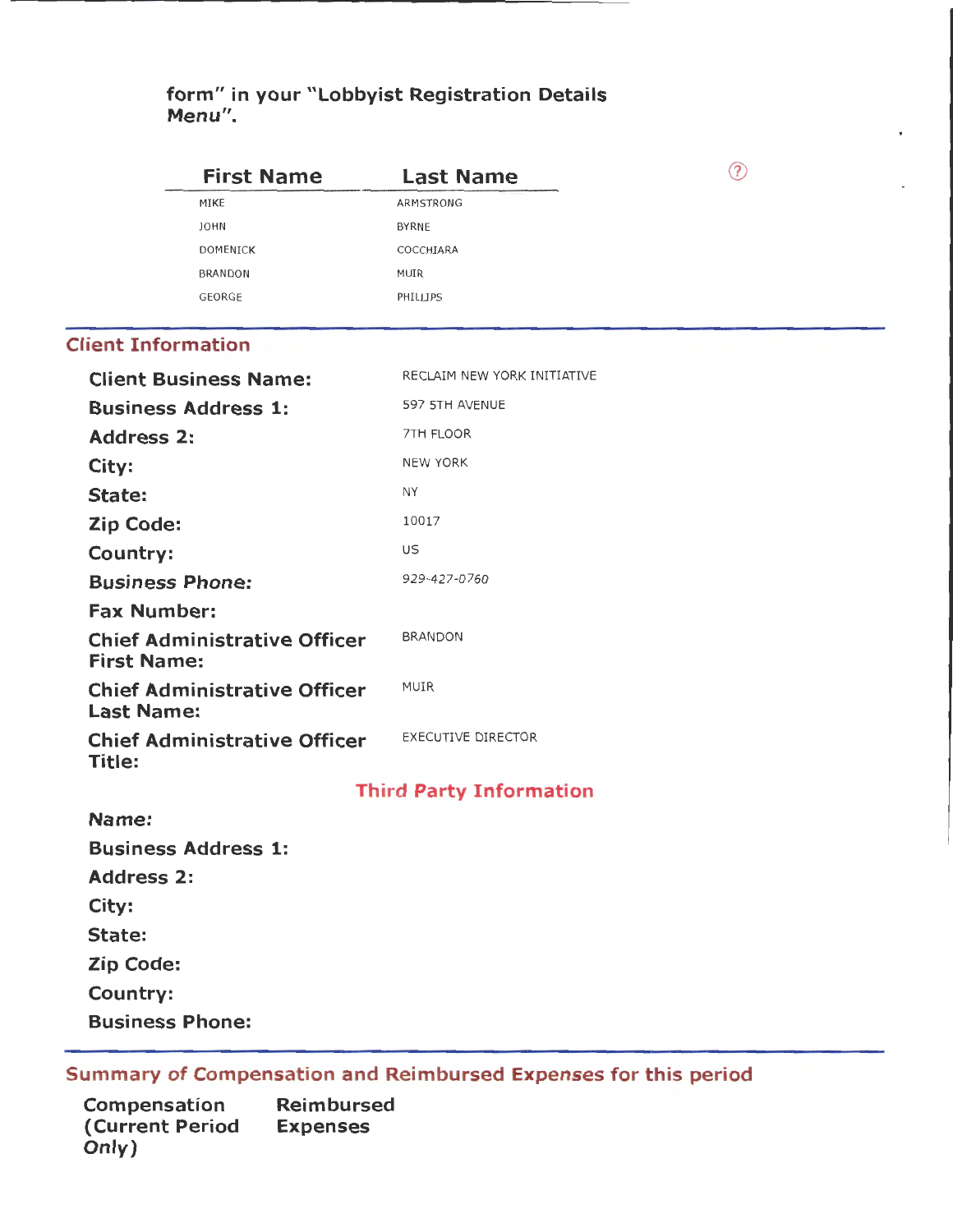6897

**Other Lobbying Expenses (Current Period Only)** 

**A.Report in the aggregate all expenses less than or equal to \$75**  ÷

**B.Report in the aggregate all expenses for salaries of non-lobbying employees:** 

**C.Itemize all expenses exceeding \$75 : 2** 

**I have no itemized expenses to report for this period.** 

**Check box to agree with previous statement or enter expenses below** 

| PaidTo                                       | Date       | <b>Purpose</b>   | <b>Ad? SocialEvent? Amount</b> |  |
|----------------------------------------------|------------|------------------|--------------------------------|--|
| <b>EMPIRE SOLUTIONS</b><br>CONSULTING L.L.C  | 10/31/2017 | CONSULTING       | 802                            |  |
| <b>EMPIRE SOLUTIONS</b><br>CONSULTING L.L.C. | 09/29/2017 | CONSULTING       | 1146<br>š                      |  |
| <b>FACEBOOK</b>                              | 09/01/2017 | <b>ONLINE AD</b> | 732<br>nb.                     |  |
| <b>FACEBOOK</b>                              | 09/06/2017 | ONLINE AD        | 200<br>ú,                      |  |
| <b>FACEBOOK</b>                              | 09/09/2017 | ONLINE AD        | 170<br>s.                      |  |
| <b>FACEBOOK</b>                              | 09/12/2017 | ONLINE AD        | 157<br>$\eta \delta'$          |  |
| <b>FACEBOOK</b>                              | 09/13/2017 | ONLINE AD        | $\omega^i$<br>374              |  |
| <b>FACEBOOK</b>                              | 10/02/2017 | ONLINE AD        | 200<br>ú,                      |  |
| <b>FACEBOOK</b>                              | 10/02/2017 | ONLINE AD        | $\mathcal{A}$<br>1000          |  |
| <b>FACEBOOK</b>                              | 10/05/2017 | <b>ONLINE AD</b> | 450<br>$\psi^{\prime}$         |  |
| <b>FACEBOOK</b>                              | 10/16/2017 | ONLINE AD        | 3000<br>$\epsilon^2$           |  |

**Top** 

9

3548

# **D. Total expenses for current period** : \$ **11788**

**Subject**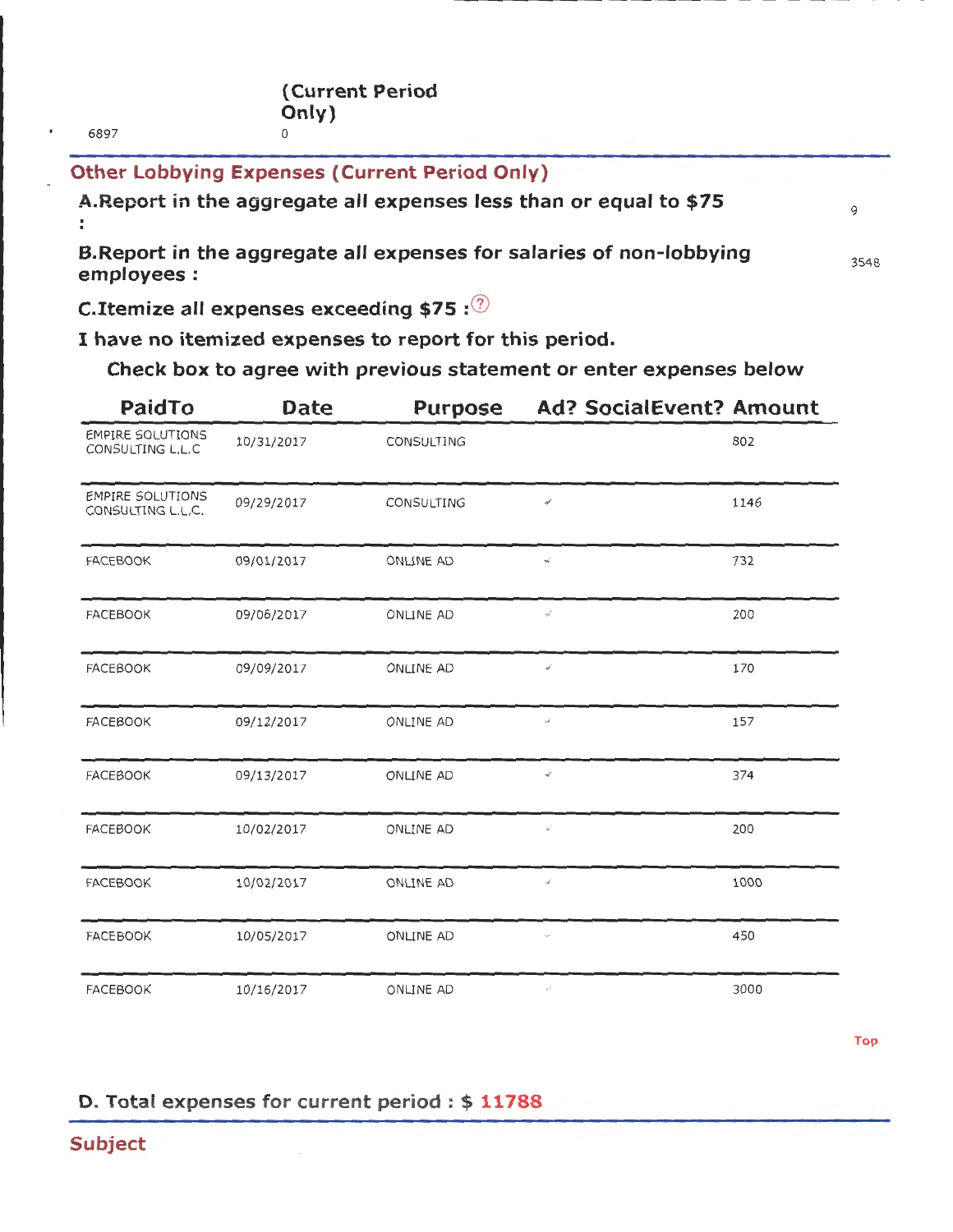#### **Subjects on which you lobbied:**

NASSAU COUNTY BUDGET, SUFFOLK COUNTY BUDGET, COUNTY FEES, MOUNT VERNON BUDGET, UTICA ETHICS, CORTLAND COUNTY BUDGET, NYS INFRASTRUCTURE, NYS STATE BUDGET, NYS ENERGY, NYS OVERSIGHT & ETHICS, NYS ECONOMIC DEVELOPMENT, NYS TRASPORTATION, ULSTER COUNTY LICENSING

#### **Person**

### **Person, State Agency, Municipality or Legislative Body lobbied:**

NYS ASSEMBLY, NYS SENATE, NYS EXECUTIVE CHAMBER, SUFFOLK COUNTY LEGISLATURE, SUFFOLK COUNTY EXECUTIVE, NASSAU COUNTY LEGISLATURE, NASSAU COUNTY EXECUTIVE, HEMPSTEAD TOWN COUNCIL, ULSTER COUNTY LEGISLATORS, MOUNT VERNON LEGISLATORS, UTICA LEGISLATORS

#### **Bill**

**Bill, Rule, Regulation, Rate Number or brief description relative to the introduction or intended introduction of legislation or a resolution on which you lobbied:** 

CORTLAND COUNTY JAIL, SUFFOLK COUNTY BUDGET, NASSAU COUNTY BUDGET, HEMPSTEAD ETHICS BILL, ULSTER COUNTY LICENSING, UTICA TERM LIMITS, MOUNT VERNON BUDGET, NYS INFRASTRUCTURE

#### **Title**

**Title and Identifying # of procurement contracts and documents on which you expect to lobby:** 

**No details were entered.** 

#### **Number or Subject Matter**

**Number or Subject Matter of Executive Order of Governor/Municipality on which you expect to lobby:** 

**No details were entered.** 

#### **Subject Matter**

**Subject Matter of and Tribes involved in tribal-state compacts, etc on which you expect to lobby:** 

**No details were entered.** 

### **Declaration**

I **declare under penalty of perjury that the information contained in this Bi-Monthly report is true, correct and complete to the best of my knowledge and belief.**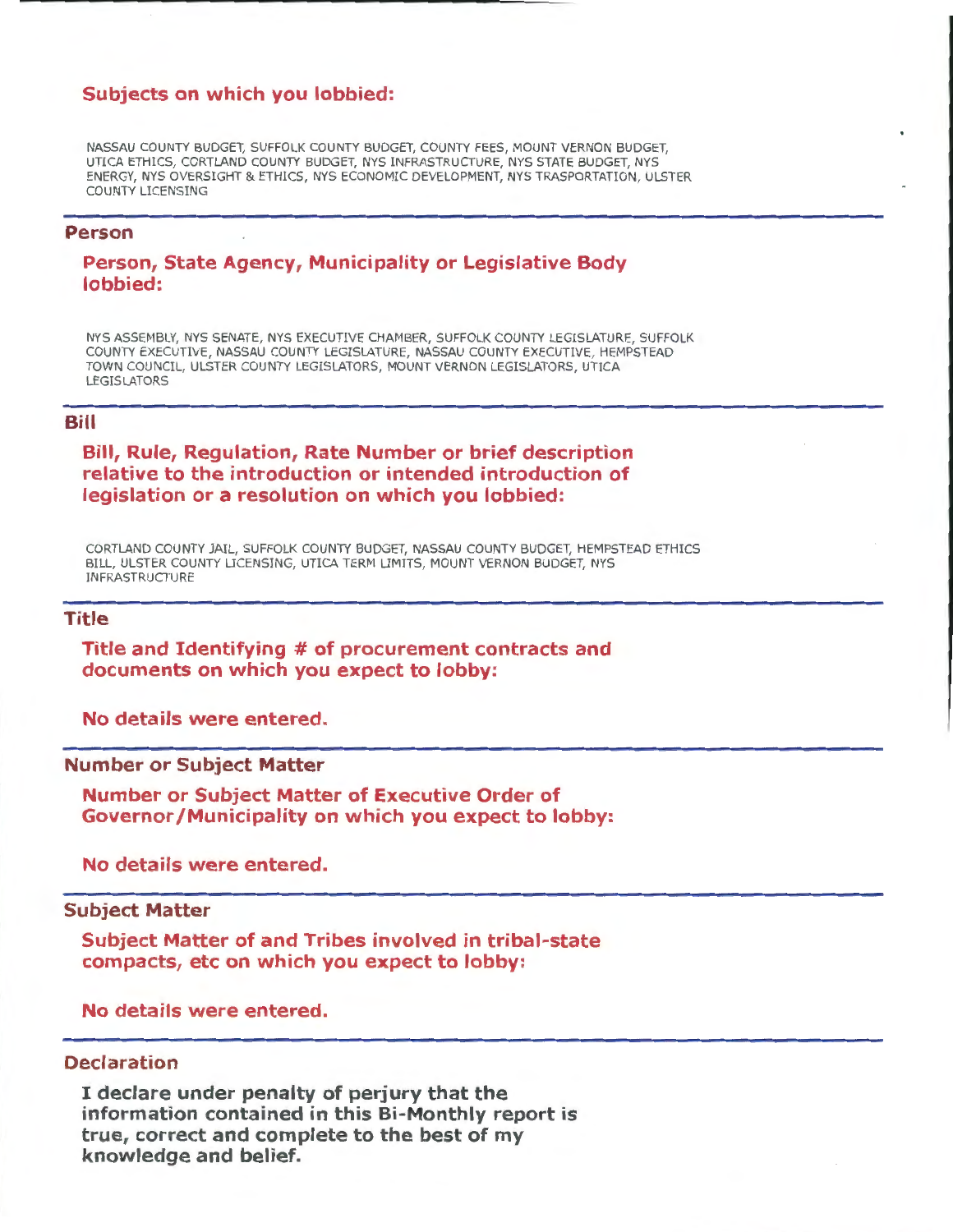$\leq$  Check box to agree with previous statement

**Date** : 12/4/2017

 $\bullet$ 

| <b>First Name:</b> | <b>BRANDON</b> | <b>Last Name:</b> | MUIR |
|--------------------|----------------|-------------------|------|
| <b>Comments:</b>   |                |                   |      |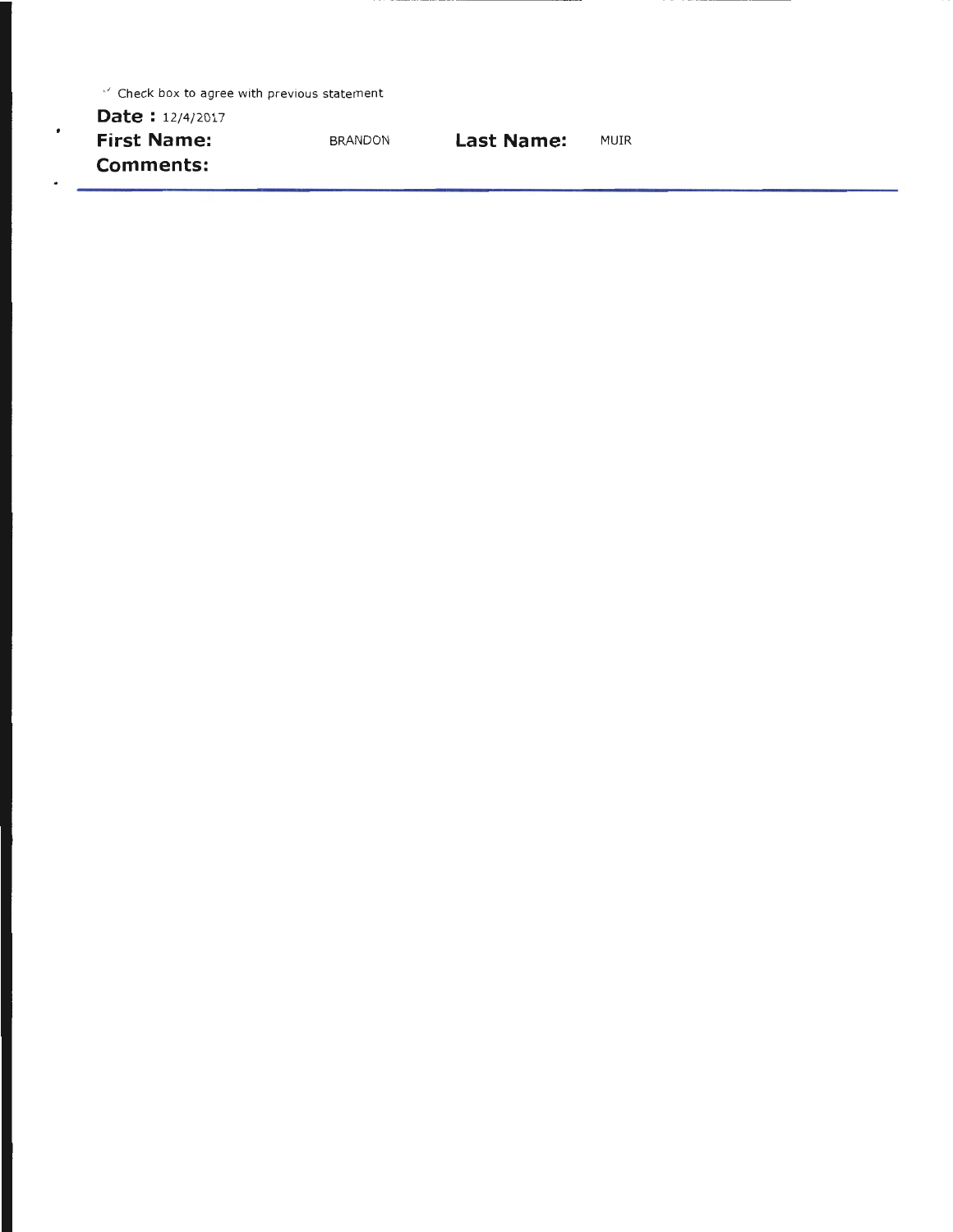#### NYS JOINT COMMISSION ON PUBLIC ETHICS ON LINE LOBBYIST REGISTRAT. .. Page l of 4

#### Lobbyist Bi-Monthly Report

| Form Confirmation #: LBR0317242       |                         |                                                                                                    |  |  |
|---------------------------------------|-------------------------|----------------------------------------------------------------------------------------------------|--|--|
| Year of Registration: 2017            |                         |                                                                                                    |  |  |
| <b>Reporting Period:</b>              |                         |                                                                                                    |  |  |
| Mark One                              |                         |                                                                                                    |  |  |
| January - February                    | March - April           | May - June                                                                                         |  |  |
| July - August                         | September - October     | November - December                                                                                |  |  |
| <b>Principal Lobbyist Information</b> |                         |                                                                                                    |  |  |
|                                       |                         | (To make changes to any of the Lobbyist Information, go to "Manage Profile" in the Lobbyist menu). |  |  |
| <b>Principal Lobbyist Name:</b>       | <b>RECLAIM NEW YORK</b> |                                                                                                    |  |  |

|                                     | <b>INITIATIVE</b>        |
|-------------------------------------|--------------------------|
| <b>Business Address 1:</b>          | 597 5TH AVENUE           |
| Address 2:                          | 11TH FLOOR               |
| City:                               | <b>NEW YORK</b>          |
| State:                              | <b>NY</b>                |
| <b>Zip Code:</b>                    | 10017                    |
| <b>Business Phone:</b>              | 929-427-0760             |
| <b>Fax Number:</b>                  |                          |
| <b>Email Address:</b>               | BRANDON@RECLAIMNYNOW.ORG |
| <b>Type of Lobbying:</b>            | NonProcurement           |
| <b>Level of Government Lobbied:</b> | Both                     |
|                                     |                          |

Type of Lobbyist: Employed

#### Additional Lobbyist Information

Delete from the following list any lobbyist(s) who did not lobby this period. To permanently remove lobbyist(s) who will no longer be performing lobbying services you must go to the "Lobbyist Registration Termination Form" in your " Lobbyist Registration Details Menu".

To Add Additional Lobbyists, who lobbied for this client for this bimonthly period, you must go to your " Lobbyist Registration Amendment form" in your "Lobbyist Registration Details Menu".

| <b>First Name</b> | <b>Last Name</b> |  |  |
|-------------------|------------------|--|--|
| MIKE              | <b>ARMSTRONG</b> |  |  |
| <b>JOHN</b>       | <b>BYRNE</b>     |  |  |
| <b>DOMENICK</b>   | COCCHIARA        |  |  |
| <b>BRANDON</b>    | <b>MUIR</b>      |  |  |
| <b>GEORGE</b>     | <b>PHILLIPS</b>  |  |  |
| MICHAEL           | WATT             |  |  |

Client Information

 $\circledR$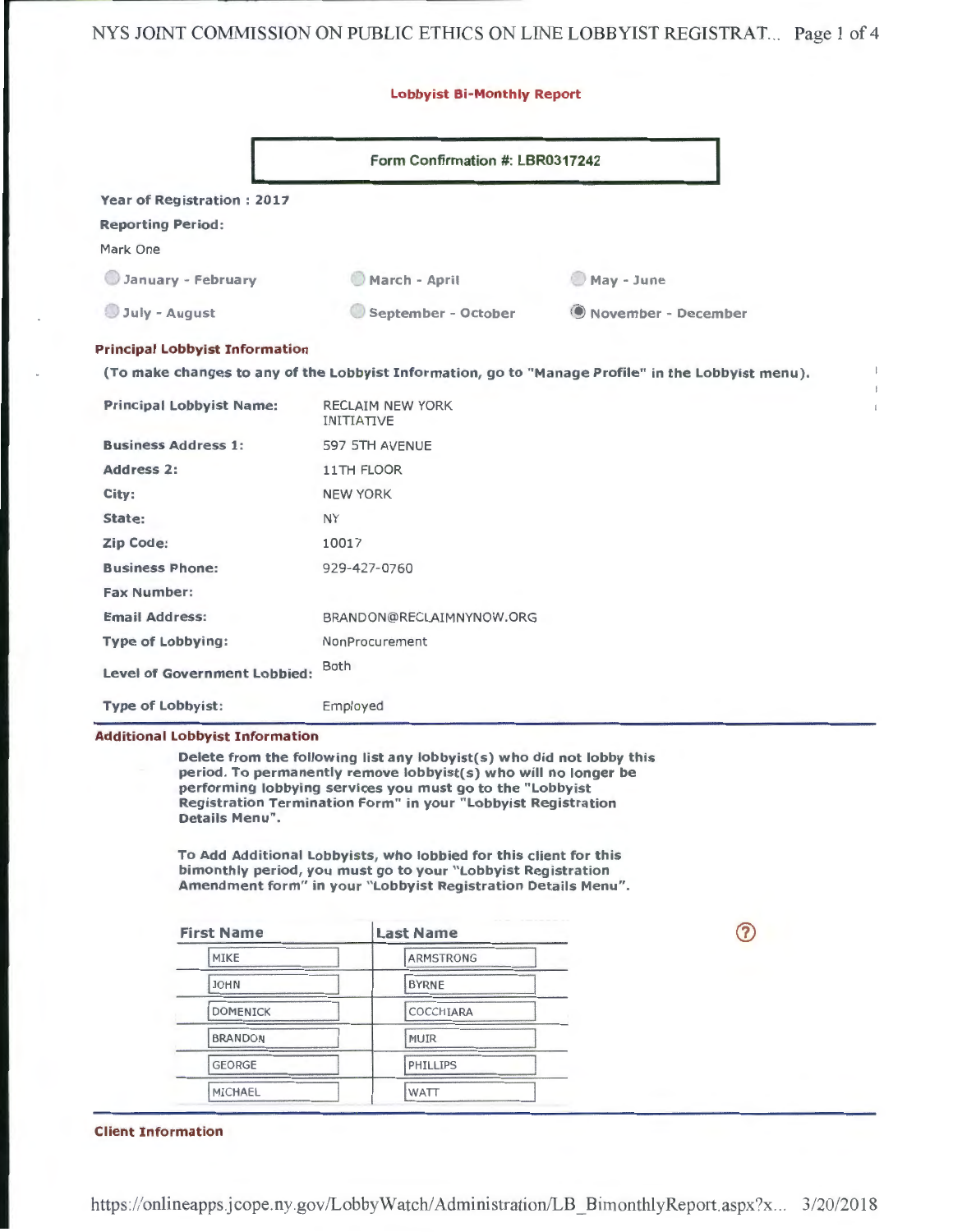| <b>Client Business Name:</b>                                         | RECLAIM NEW YORK INITIATIVE                                                      |          |
|----------------------------------------------------------------------|----------------------------------------------------------------------------------|----------|
| <b>Business Address 1:</b>                                           | 597 5TH AVENUE                                                                   |          |
| <b>Address 2:</b>                                                    | <b>7TH FLOOR</b>                                                                 |          |
| City:                                                                | <b>NEW YORK</b>                                                                  |          |
| State:                                                               | <b>NY</b>                                                                        |          |
| Zip Code:                                                            | 10017                                                                            |          |
| Country:                                                             | US                                                                               |          |
| <b>Business Phone:</b>                                               | 929-427-0760                                                                     |          |
| <b>Fax Number:</b>                                                   |                                                                                  |          |
| <b>Chief Administrative Officer First Name:</b>                      | <b>BRANDON</b>                                                                   |          |
| <b>Chief Administrative Officer Last Name:</b>                       | <b>MUIR</b>                                                                      |          |
| <b>Chief Administrative Officer Title:</b>                           | EXECUTIVE DIRECTOR                                                               |          |
|                                                                      | <b>Third Party Information</b>                                                   |          |
| Name:                                                                |                                                                                  |          |
| <b>Business Address 1:</b>                                           |                                                                                  |          |
| <b>Address 2:</b>                                                    |                                                                                  |          |
| City:                                                                |                                                                                  |          |
| State:                                                               |                                                                                  |          |
| Zip Code:                                                            |                                                                                  |          |
| Country:                                                             |                                                                                  |          |
| <b>Business Phone:</b>                                               |                                                                                  |          |
| Summary of Compensation and Reimbursed Expenses for this period      |                                                                                  |          |
| Compensation<br><b>Reimbursed Expenses</b>                           |                                                                                  |          |
| (Current Period Only)<br>(Current Period Only)<br>1769<br>0          |                                                                                  |          |
|                                                                      |                                                                                  |          |
| <b>Other Lobbying Expenses (Current Period Only)</b>                 |                                                                                  |          |
| A. Report in the aggregate all expenses less than or equal to \$75 : |                                                                                  | $\Omega$ |
|                                                                      | B. Report in the aggregate all expenses for salaries of non-lobbying employees : | 1263     |
| C.Itemize all expenses exceeding \$75 : $\left($ $\right)$           |                                                                                  |          |
| I have no itemized expenses to report for this period.               |                                                                                  |          |

Check box to agree with previous statement or enter expenses below

| <b>PaidTo</b>                                | <b>Date</b> | <b>Purpose</b>   |               | <b>Ad? SocialEvent? Amount</b> |      |
|----------------------------------------------|-------------|------------------|---------------|--------------------------------|------|
| <b>EMPIRE SOLUTIONS</b><br>CONSULTING L.L.C  | 11/30/2017  | CONSULTING       |               |                                | 917  |
| <b>EMPIRE SOLUTIONS</b><br>CONSULTING L.L.C. | 12/31/2017  | CONSULTING       |               |                                | 344  |
| <b>FACEBOOK</b>                              | 12/01/2017  | <b>ONLINE AD</b> | W             | Ð                              | 4955 |
| <b>FACEBOOK</b>                              | 12/21/2017  | <b>ONLINE AD</b> | $\mathcal{A}$ |                                | 121  |
| <b>VILLAGE PRINT &amp;</b><br><b>MEDIA</b>   | 11/01/2017  | <b>SIGNAGE</b>   |               | m                              | 226  |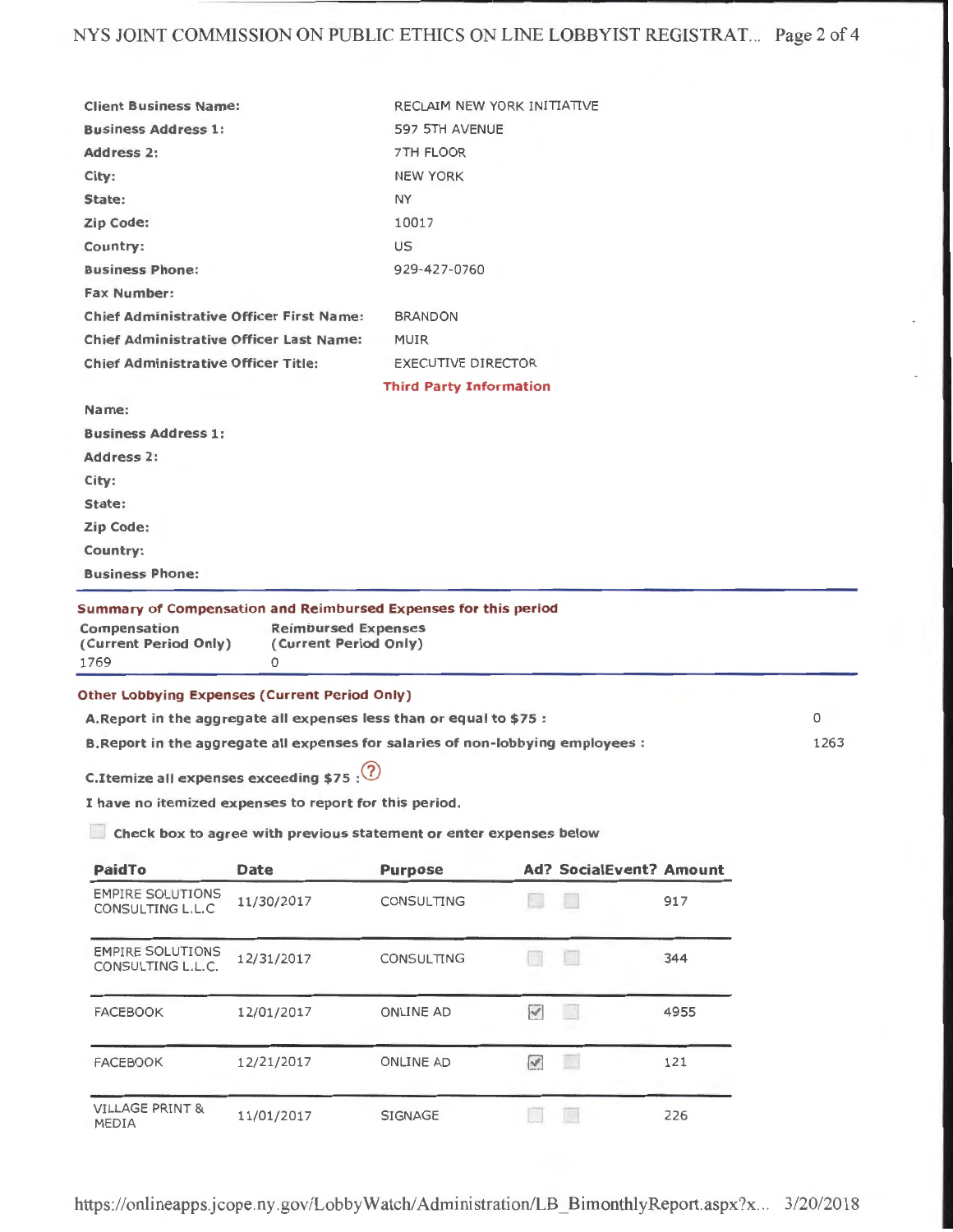# NYS JOINT COMMISSION ON PUBLIC ETHICS ON LINE LOBBYIST REGISTRAT... Page 3 of 4

| VILLAGE PRINT &<br><b>MEDIA</b>                                                                                                                                                                | 11/08/2017     | <b>SIGNAGE</b>                                                                                                                                                                                                                                                                                             |             | 386 |     |
|------------------------------------------------------------------------------------------------------------------------------------------------------------------------------------------------|----------------|------------------------------------------------------------------------------------------------------------------------------------------------------------------------------------------------------------------------------------------------------------------------------------------------------------|-------------|-----|-----|
|                                                                                                                                                                                                |                |                                                                                                                                                                                                                                                                                                            |             |     | Тор |
| D. Total expenses for current period: \$8212                                                                                                                                                   |                |                                                                                                                                                                                                                                                                                                            |             |     |     |
| <b>Subject</b><br>Subjects on which you lobbied:                                                                                                                                               |                |                                                                                                                                                                                                                                                                                                            |             |     |     |
| HEMPSTEAD ETHICS, NYC TERM LIMITS                                                                                                                                                              |                | NASSAU COUNTY BUDGET, SUFFOLK COUNTY BUDGET, COUNTY FEES, MOUNT VERNON<br>BUDGET, UTICA ETHICS, CORTLAND COUNTY BUDGET, NYS OVERSIGHT & ETHICS, TOWN OF                                                                                                                                                    |             |     |     |
| <b>Person</b><br>Person, State Agency, Municipality or Legislative Body lobbied:                                                                                                               |                |                                                                                                                                                                                                                                                                                                            |             |     |     |
|                                                                                                                                                                                                |                | NYS ASSEMBLY, NYS SENATE, NYS EXECUTIVE CHAMBER, SUFFOLK COUNTY LEGISLATURE,<br>SUFFOLK COUNTY EXECUTIVE, NASSAU COUNTY LEGISLATURE, NASSAU COUNTY EXECUTIVE,<br>HEMPSTEAD TOWN COUNCIL, ULSTER COUNTY LEGISLATORS, MOUNT VERNON LEGISLATORS,<br>UTICA LEGISLATORS; NYC MAYOR; CORTLAND COUNTY LEGISLATORS |             |     |     |
| Bill<br>Bill, Rule, Regulation, Rate Number or brief description relative to the introduction or<br>intended introduction of legislation or a resolution on which you lobbied:                 |                |                                                                                                                                                                                                                                                                                                            |             |     |     |
| CORTLAND 384-17,                                                                                                                                                                               |                | CORTLAND COUNTY JAIL, SUFFOLK COUNTY BUDGET, NASSAU COUNTY BUDGET, HEMPSTEAD<br>ETHICS BILL, UTICA TERM LIMITS, MOUNT VERNON BUDGET, NYC TERM LIMITS, NYS ETHICS;<br>NYC INT 1778-2017, A2750, NYC INT 799-B, NASSAU 132-2017, SUFFOLK 900-2017,                                                           |             |     |     |
| <b>Title</b><br>Title and Identifying # of procurement contracts and documents on which you expect<br>to lobby:<br>No details were entered.                                                    |                |                                                                                                                                                                                                                                                                                                            |             |     |     |
| <b>Number or Subject Matter</b>                                                                                                                                                                |                |                                                                                                                                                                                                                                                                                                            |             |     |     |
| Number or Subject Matter of Executive Order of Governor/Municipality on which you<br>expect to lobby:                                                                                          |                |                                                                                                                                                                                                                                                                                                            |             |     |     |
| No details were entered.                                                                                                                                                                       |                |                                                                                                                                                                                                                                                                                                            |             |     |     |
| <b>Subject Matter</b><br>Subject Matter of and Tribes involved in tribal-state compacts, etc on which you expect<br>to lobby:                                                                  |                |                                                                                                                                                                                                                                                                                                            |             |     |     |
| No details were entered.                                                                                                                                                                       |                |                                                                                                                                                                                                                                                                                                            |             |     |     |
| <b>Declaration</b><br>I declare under penalty of perjury that the information contained in this Bi-<br>Monthly report is true, correct and complete to the best of my knowledge<br>and belief. |                |                                                                                                                                                                                                                                                                                                            |             |     |     |
| Check box to agree with previous statement                                                                                                                                                     |                |                                                                                                                                                                                                                                                                                                            |             |     |     |
| <b>Date:</b> $1/17/2018$<br><b>First Name:</b><br>Comments:                                                                                                                                    | <b>BRANDON</b> | Last Name:                                                                                                                                                                                                                                                                                                 | <b>MUIR</b> |     |     |
|                                                                                                                                                                                                |                |                                                                                                                                                                                                                                                                                                            |             |     |     |

https://onlineapps.jcope.ny.gov/LobbyWatch/ Administration/LB \_ BimonthlyReport.aspx?x. .. 3/20/2018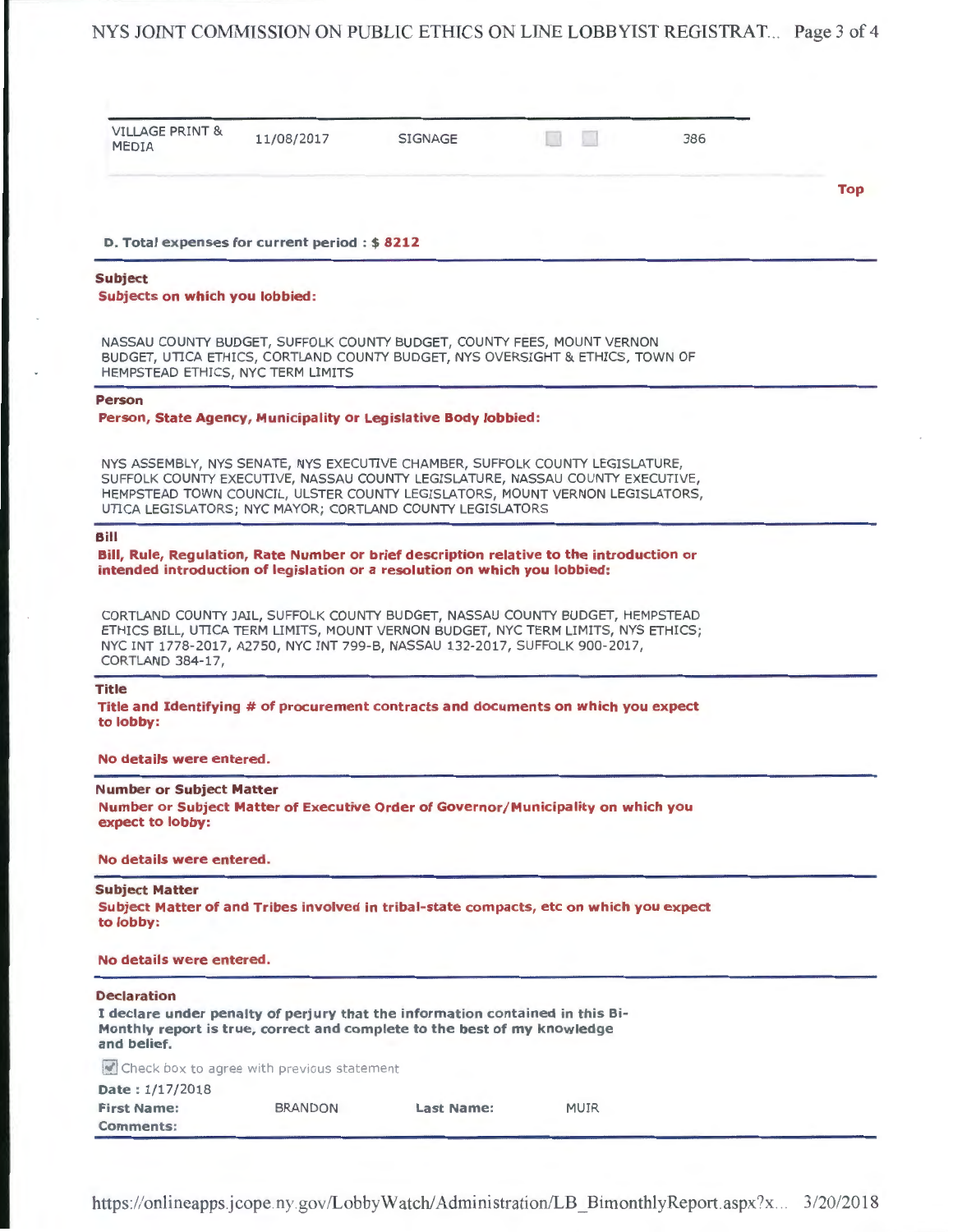# NYS JOINT COMMISSION ON PUBLIC ETHICS ON LINE LOBBYIST REGISTRAT. .. Page 4 of 4